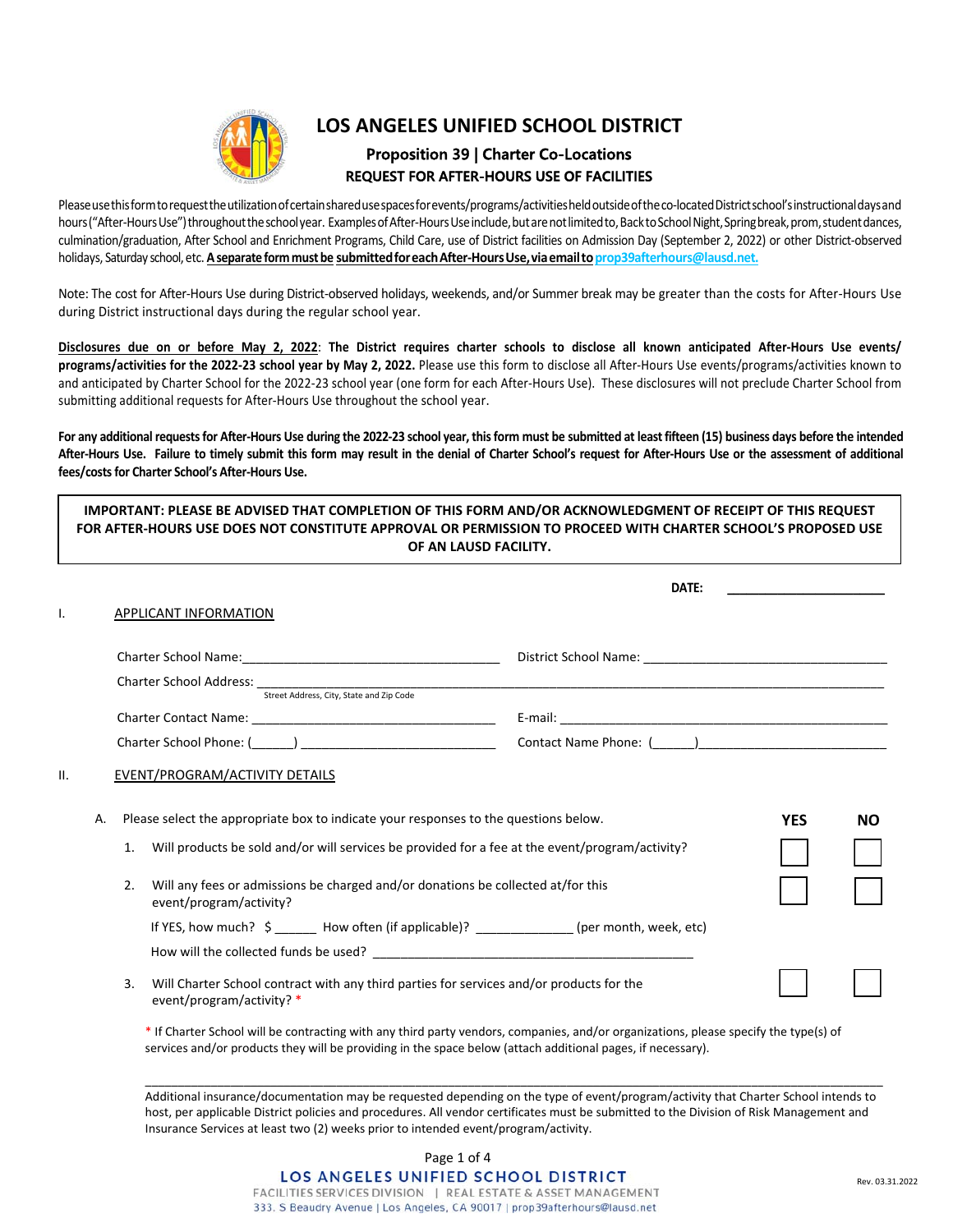| B. Describe Charter School's intended event/program/activity in detail (attach additional pages, if necessary) and attach supporting |
|--------------------------------------------------------------------------------------------------------------------------------------|
| documentation, if any (e.g. a program calendar/schedule, event flyer or advertisement, list of activities, detailed agenda, or event |
| program).                                                                                                                            |

\_\_\_\_\_\_\_\_\_\_\_\_\_\_\_\_\_\_\_\_\_\_\_\_\_\_\_\_\_\_\_\_\_\_\_\_\_\_\_\_\_\_\_\_\_\_\_\_\_\_\_\_\_\_\_\_\_\_\_\_\_\_\_\_\_\_\_\_\_\_\_\_\_\_\_\_\_\_\_\_\_\_\_\_\_\_\_\_\_\_\_\_\_\_\_\_\_\_\_\_\_\_\_\_\_\_\_\_\_\_ \_\_\_\_\_\_\_\_\_\_\_\_\_\_\_\_\_\_\_\_\_\_\_\_\_\_\_\_\_\_\_\_\_\_\_\_\_\_\_\_\_\_\_\_\_\_\_\_\_\_\_\_\_\_\_\_\_\_\_\_\_\_\_\_\_\_\_\_\_\_\_\_\_\_\_\_\_\_\_\_\_\_\_\_\_\_\_\_\_\_\_\_\_\_\_\_\_\_\_\_\_\_\_\_\_\_\_\_\_\_

| D.<br>Α. | Before/After School Program<br>(License/Unlicensed)<br>Informative Session/Meeting<br>Instructional Use during District Shutdown<br>Professional Development/Training<br>Summer Occupancy **<br>** If submitting for summer occupancy,<br>please complete Attachment A.<br>Will there be food/concessions at the event/program/activity?<br>If YES, please specify:<br>EVENT/PROGRAM/ACTIVITY ATTENDANCE<br>Will the event/program/activity be open to the general public? Please check ONE. |                            | $\Box$ Pre-packaged meals                                                                  | Fireworks<br>Fundraising<br><b>Inflatables</b><br>Food Trucks | Will any of the activities below be a part of the intended After-Hours Use? Check all activities applicable to your event.<br>Concert/Performances<br>Festival/Fair/Carnival<br>Catering | Other:<br><b>YES</b><br>Other:                                                                                            | Beautification Event (e.g. gardening, murals, painting, campus clean up)<br><b>Recreational Sports</b><br>Summer/Winter/Spring Campus<br>N <sub>O</sub> |
|----------|----------------------------------------------------------------------------------------------------------------------------------------------------------------------------------------------------------------------------------------------------------------------------------------------------------------------------------------------------------------------------------------------------------------------------------------------------------------------------------------------|----------------------------|--------------------------------------------------------------------------------------------|---------------------------------------------------------------|------------------------------------------------------------------------------------------------------------------------------------------------------------------------------------------|---------------------------------------------------------------------------------------------------------------------------|---------------------------------------------------------------------------------------------------------------------------------------------------------|
| В.       | Open to the Public                                                                                                                                                                                                                                                                                                                                                                                                                                                                           |                            |                                                                                            | C.                                                            | Closed to the Public or by Invitation Only                                                                                                                                               |                                                                                                                           |                                                                                                                                                         |
|          | Number of participants: ____________<br>Requested Facility ***                                                                                                                                                                                                                                                                                                                                                                                                                               | Qty.<br>(if<br>applicable) | Start Date:                                                                                | Date<br>End Date:                                             | <b>Start Time:</b>                                                                                                                                                                       | Participants' grade level(s), if applicable: ___________<br>Time (includes<br>setup/teardown, if applicable)<br>End Time: | Day(s) of the Week (e.g.<br>Sundays ONLY; Monday-<br>Friday)                                                                                            |
|          |                                                                                                                                                                                                                                                                                                                                                                                                                                                                                              |                            |                                                                                            |                                                               |                                                                                                                                                                                          |                                                                                                                           |                                                                                                                                                         |
|          |                                                                                                                                                                                                                                                                                                                                                                                                                                                                                              |                            |                                                                                            |                                                               |                                                                                                                                                                                          |                                                                                                                           |                                                                                                                                                         |
| ٠        | (Note: Facilities vary by District school site)<br>*** Available facilities may include, but are not limited to, the following:<br><b>Tennis Courts</b><br><b>Swimming Pool</b><br>Small Gymnasium<br>Large Gymnasium                                                                                                                                                                                                                                                                        |                            | Blacktop/Playground<br>Quad Area<br><b>Outdoor Basketball Courts</b><br>Outdoor Lunch Area |                                                               | Soccer Field<br>٠<br><b>Football Field</b><br><b>Track Field</b><br><b>Baseball Diamond</b><br>Soccer Diamond                                                                            | ٠                                                                                                                         | Classroom<br>Library<br>Multipurpose Room<br>Auditorium                                                                                                 |
|          | <b>EVENT/PROGRAM/ACTIVITY PARKING</b>                                                                                                                                                                                                                                                                                                                                                                                                                                                        |                            |                                                                                            |                                                               |                                                                                                                                                                                          |                                                                                                                           | Cafeteria - Dining Area ONLY                                                                                                                            |
| office.  |                                                                                                                                                                                                                                                                                                                                                                                                                                                                                              |                            |                                                                                            |                                                               |                                                                                                                                                                                          |                                                                                                                           | NOTE: Availability of parking during Charter School's event/program/activity is NOT guaranteed and is at the discretion of the school or District       |
| А.       | Check all areas to be used for<br>parking:                                                                                                                                                                                                                                                                                                                                                                                                                                                   |                            | <b>Street Parking</b>                                                                      |                                                               | Parking Lot                                                                                                                                                                              | Playground/Blacktop                                                                                                       |                                                                                                                                                         |

Page 2 of 4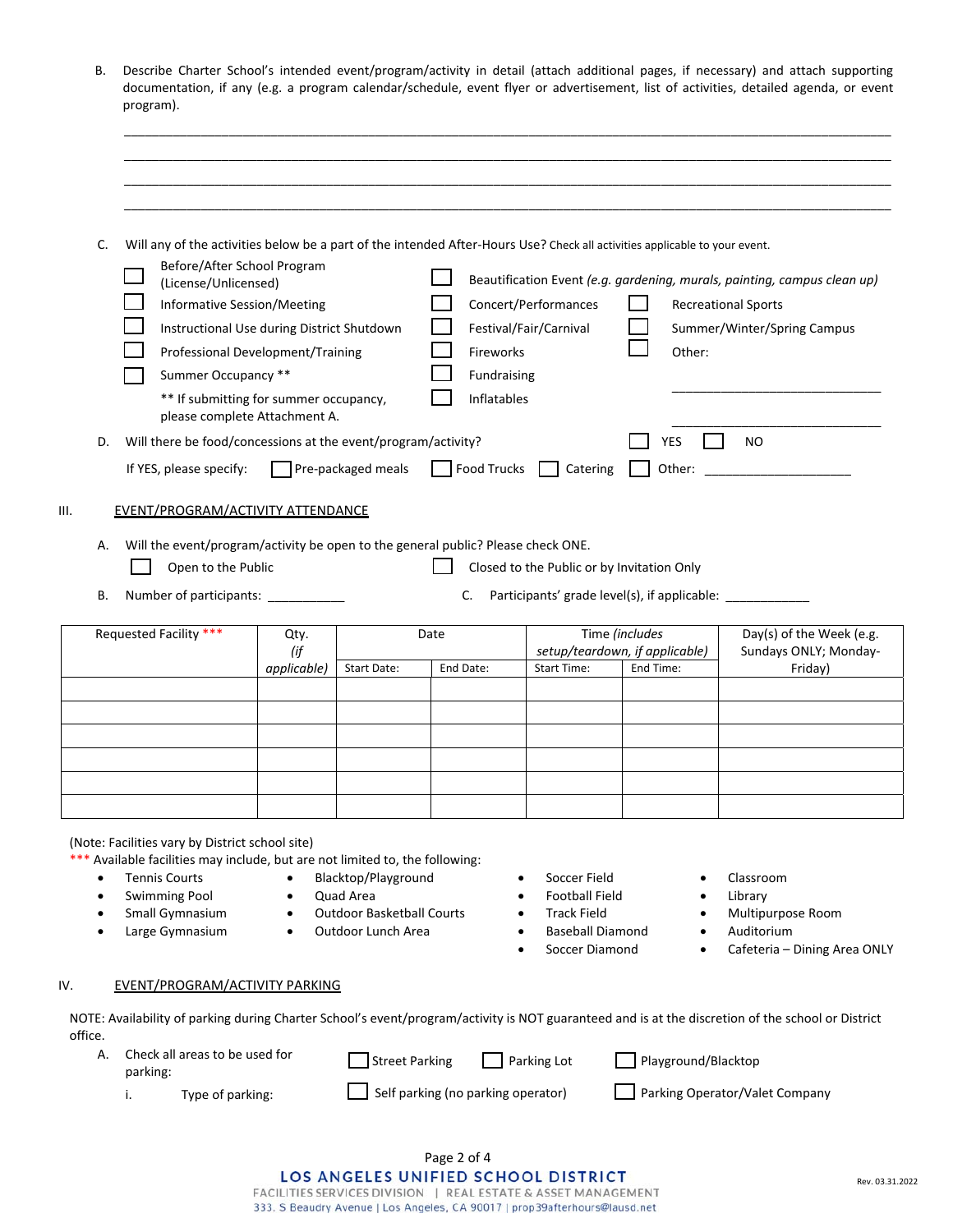ii. If Charter School intends to use a parking operator, please provide the name of the company that will be providing services:

|    |      |                                       |                              | (NOTE: Parking operator will also be required to provide insurance.) |
|----|------|---------------------------------------|------------------------------|----------------------------------------------------------------------|
|    | iii. | Will shuttle services be<br>provided? | <b>YES</b><br>N <sub>O</sub> | Operator Name (if different from section ii):                        |
| В. |      | Will a fee be charged to park?        | <b>YES</b><br>NO.            | Number of cars anticipated?                                          |
|    | ٠.   | If YES, how much per<br>vehicle?      |                              | Hourly $\Box$<br>Daily                                               |
|    |      |                                       |                              |                                                                      |

## V. EVENT/PROGRAM EQUIPMENT

Will Charter School require use of any District equipment for the proposed After-Hours Use?  $\Box$  YES  $\Box$  NO

*If YES, please specify the type(s) of equipment and desired quantity of each item. (e.g.. Audio/visual devices, lighting, tables, chairs, etc.)* NOTE: Charter School must request the use of furniture and equipment with the District school administrator. Additional fees may be required to be paid for the rental of equipment, labor, and/or technical services.

\_\_\_\_\_\_\_\_\_\_\_\_\_\_\_\_\_\_\_\_\_\_\_\_\_\_\_\_\_\_\_\_\_\_\_\_\_\_\_\_\_\_\_\_\_\_\_\_\_\_\_\_\_\_\_\_\_\_\_\_\_\_\_\_\_\_\_\_\_\_\_\_\_\_\_\_\_\_\_\_\_\_\_\_\_\_\_\_\_\_\_\_\_\_\_\_\_\_\_\_\_\_\_\_\_\_\_\_\_\_\_ \_\_\_\_\_\_\_\_\_\_\_\_\_\_\_\_\_\_\_\_\_\_\_\_\_\_\_\_\_\_\_\_\_\_\_\_\_\_\_\_\_\_\_\_\_\_\_\_\_\_\_\_\_\_\_\_\_\_\_\_\_\_\_\_\_\_\_\_\_\_\_\_\_\_\_\_\_\_\_\_\_\_\_\_\_\_\_\_\_\_\_\_\_\_\_\_\_\_\_\_\_\_\_\_\_\_\_\_\_\_\_ \_\_\_\_\_\_\_\_\_\_\_\_\_\_\_\_\_\_\_\_\_\_\_\_\_\_\_\_\_\_\_\_\_\_\_\_\_\_\_\_\_\_\_\_\_\_\_\_\_\_\_\_\_\_\_\_\_\_\_\_\_\_\_\_\_\_\_\_\_\_\_\_\_\_\_\_\_\_\_\_\_\_\_\_\_\_\_\_\_\_\_\_\_\_\_\_\_\_\_\_\_\_\_\_\_\_\_\_\_\_\_ \_\_\_\_\_\_\_\_\_\_\_\_\_\_\_\_\_\_\_\_\_\_\_\_\_\_\_\_\_\_\_\_\_\_\_\_\_\_\_\_\_\_\_\_\_\_\_\_\_\_\_\_\_\_\_\_\_\_\_\_\_\_\_\_\_\_\_\_\_\_\_\_\_\_\_\_\_\_\_\_\_\_\_\_\_\_\_\_\_\_\_\_\_\_\_\_\_\_\_\_\_\_\_\_\_\_\_\_\_\_\_

#### VI. **INSURANCE REQUIREMENTS**

The Division of Risk Management and Insurance Services reviews insurance and indemnification requirements for all activities held on District property. All vendors or other third parties need to comply with insurance and indemnification requirements. Standard insurance requirements are subject to change. Actual insurance requirements will be determined by the nature and scope of Charter School's proposed After‐Hours Use.

|                                             | **THE SIGNATURE OF THE DISTRICT SCHOOL PRINCIPAL/ADMINISTRATOR BELOW DOES NOT CONSTITUTE APPROVAL OR<br>PERMISSION FOR CHARTER SCHOOL TO PROCEED WITH ITS PROPOSED AFTER-HOURS USE OF AN LAUSD FACILITY** |       |  |
|---------------------------------------------|-----------------------------------------------------------------------------------------------------------------------------------------------------------------------------------------------------------|-------|--|
|                                             | TO BE COMPLETED BY DISTRICT SCHOOL PRINCIPAL / ADMINISTRATOR                                                                                                                                              |       |  |
|                                             | Recommended number of custodians:                                                                                                                                                                         |       |  |
|                                             | Recommended number of hours:                                                                                                                                                                              |       |  |
|                                             | By signing below, the District school principal, or other administrator, confirms that he/she has been informed of                                                                                        |       |  |
| Signature                                   | this request and has no objection to the proposed After-Hours Use.                                                                                                                                        | Date  |  |
| First and Last Name ( <i>Please Print</i> ) |                                                                                                                                                                                                           | Title |  |